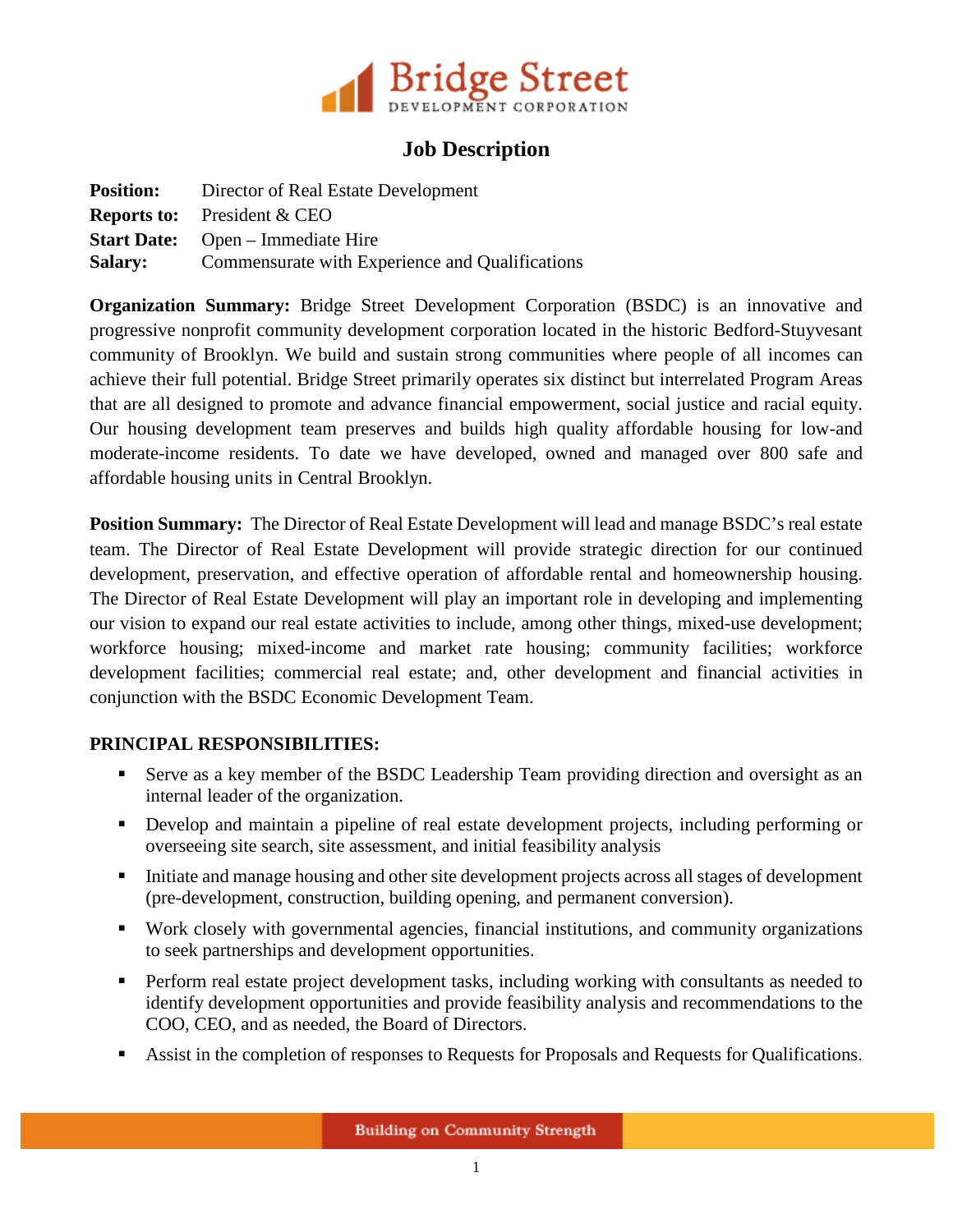

- Research and identify funding sources, including work on financial underwriting, and assist in the completion of financing applications for HPD, HCR, HFA, FHLBNY, HHAP, Reso A etc. in coordination with the COO, CEO, Finance Director and legal counsel.
- Coordinate all aspects of project development and finance, including review of financing documents, underwriting, participation in due diligence, assessing project feasibility and credit strength, financial modeling, structuring financings, analyzing costs and risks of alternative financing vehicles, evaluating alternative credit and security structures, compliance monitoring, and coordinating the efforts, activities and interactions of multiple project participants.
- Oversee the work of project managers to ensure that projects are completed on time and within budget, including the processing of requisitions and change orders in close coordination with the BSDC fiscal department, development partners and lenders to ensure successful start-ups and transitions to operations.
- Coordinate the work of all third-party consultants on assigned projects (attorney, architect, environmental consultant, general contractor, etc.)
- Represent BSDC in meetings with governmental entities, owners, funders, and other key stakeholders.
- Keep the BSDC Executive Leadership Team apprised of key construction milestones, potential delays and relevant unexpected field conditions and expenses.
- Support the development of the Real Estate Development Department's administrative budget, setting of yearly goals and planning for utilization of staff and financial resources.
- **Manage and collaborate with third-party property managers to ensure that BSDC properties are** fiscally sound, physically well maintained and providing secure and healthy environments of residents.
- Conduct ongoing evaluations of BSDC real estate portfolio to identify opportunities for refinancing/restructuring to strengthen individual properties and the BSDC portfolio as a whole.
- Implement and maintain a system of asset management metrics that allows for portfolio asset management analyses and clearly defined asset management goals and objectives for individual projects and the BSDC portfolio as a whole.
- **Perform other duties as required.**

## **REQUIRED SKILLS AND ABILITIES:**

- Nonprofit experience a must.
- Bachelor's degree; Master's degree preferred.
- **Minimum 5-8years of experience in affordable housing finance, community development or a** related field with a strong familiarity with affordable rental and homeownership, and supportive housing financing and service programs.
- Strong analytical and problem-solving skills with additional proficiencies in various computer applications including Excel and advanced MS Office skills comprehensive databases, spreadsheets and word processing software.

**Building on Community Strength**